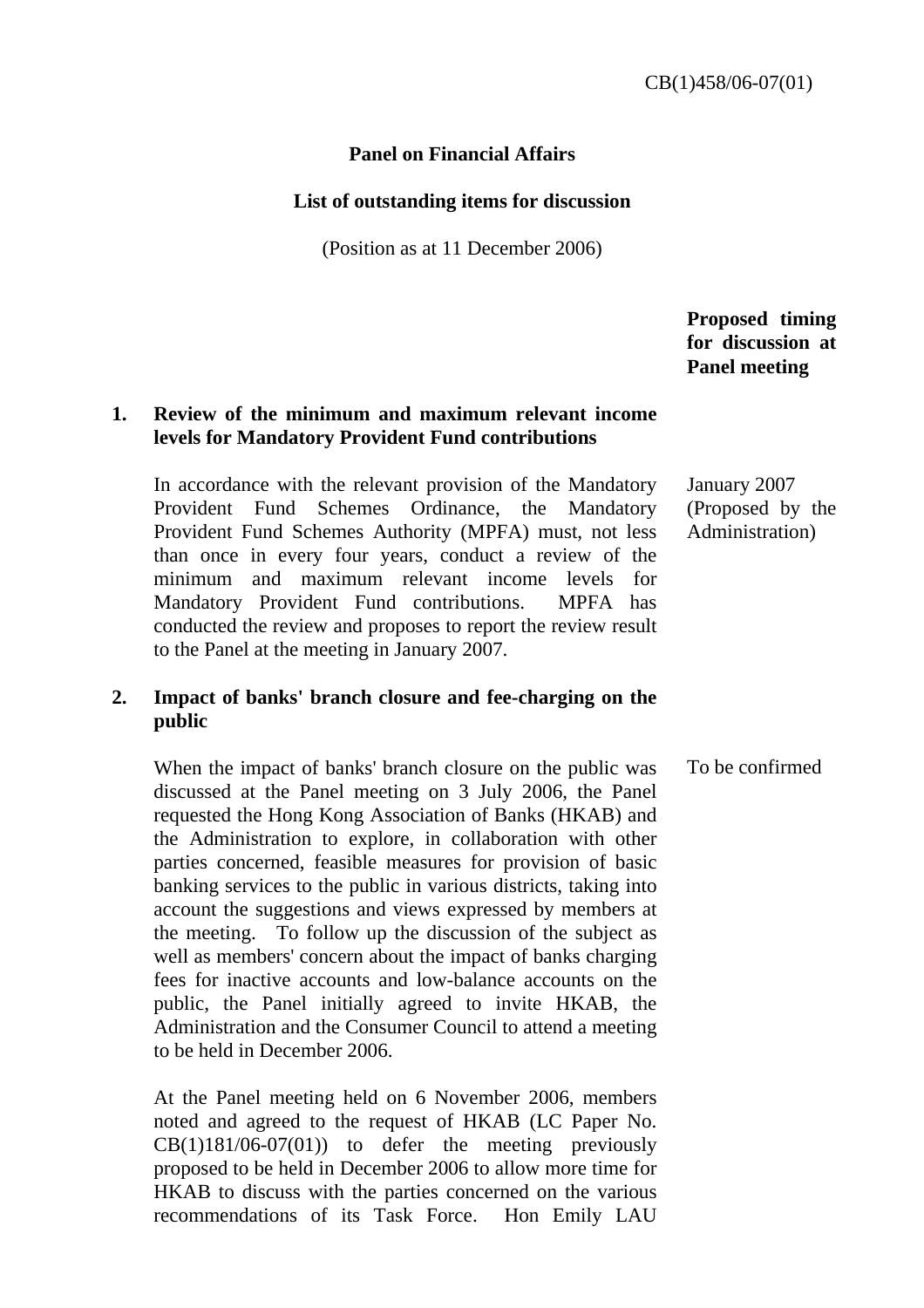suggested that HKAB be invited to attend the Panel meeting scheduled for 5 January 2007. In HKAB's written reply dated 24 November 2006 (LC Paper No. CB(1)390/06-07(01)), HKAB provided an update on measures to improve access to basic banking services as well as information on fees levied on inactive accounts and low-balance accounts. HKAB however proposed that instead of attending the Panel meeting on 5 January 2007, it would approach the Panel in January 2007 to firm up details of the meeting arrangement in the second quarter of 2007.

# **3. Conflict of interest issue involved in and after the listing of The Link Real Estate Investment Trust (The Link REIT)**

 The Panel discussed the above subject at its meetings on 14 December 2005 and 3 April 2006. On both occasions, Mr Paul CHENG, Chairman of the Board of Directors of The Link Management Limited (The Link), indicated in his written reply that due to other commitments, he was unable to attend the meeting.

 The Panel agreed on 3 July 2006 that Mr Paul CHENG and the Administration should be invited again to a meeting of the Panel to discuss the relevant issues to ascertain whether conflict of interests were involved in Mr Paul CHENG's two roles, i.e. the Chairman of the Board of Directors of The Link as well as a Senior Advisor to Deutsche Bank. Mr CHENG indicated in his written response dated 31 August 2006 that since he had already provided detailed answers, he did not feel that his attendance to be necessary, and that he was declining the Panel's invitation as a matter of principle, and not out of being disrespectful.

 At the Panel meeting on 6 November 2006, the motion proposed by Hon James TO that Mr Paul CHENG be invited again to a meeting of the Panel was negatived. However, another motion proposed by Hon James TO that Mr LEUNG Chin-man, the former Permanent Secretary for Housing, Planning and Lands (Housing), be invited to a meeting of the Panel was passed. In this connection, Mr LEUNG and other representatives of the Administration have been invited to attend the Panel meeting scheduled for 5 January 2007 and to

To be confirmed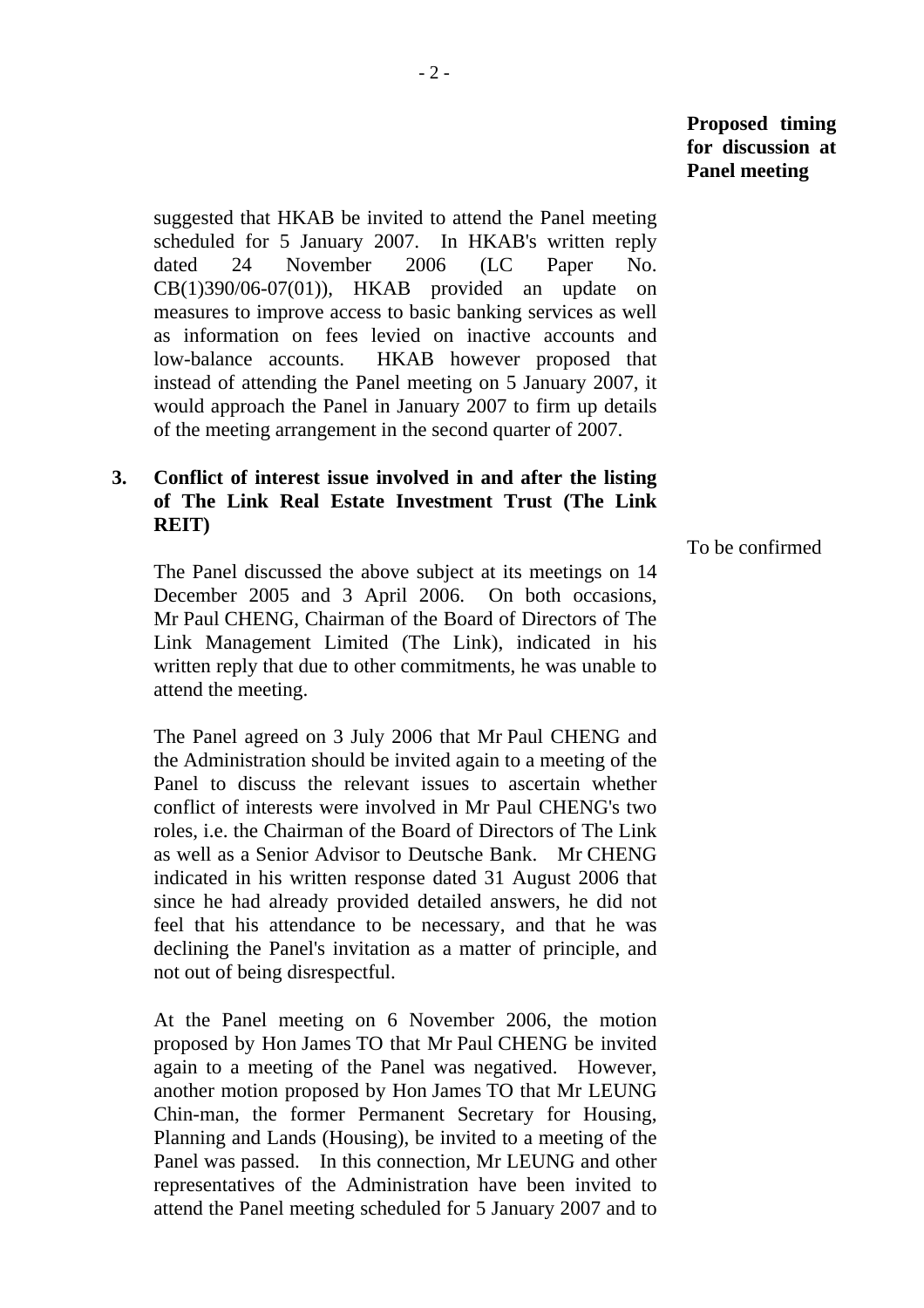provide written information.

 The Administration advised in its reply dated 7 December 2006 (LC Paper No. CB(1)472/06-07(02)) that it does not propose to nominate any representative to attend the Panel meeting on 5 January 2007 since it has already provided detailed responses on the subject at previous Panel meetings. Mr LEUNG Chin-man advised in his reply on the same day  $(LC$  Paper No.  $CB(1)472/06-07(03))$  that he cannot attend the Panel meeting on 5 January as he will be out of Hong Kong on that day. Nevertheless, Mr LEUNG has provided at the Annex to his letter a written response to the list questions on the subject.

# **4. Briefing on the work of the Hong Kong Monetary Authority**

 The Chief Executive of the Hong Kong Monetary Authority (CE/HKMA) briefs the Panel on the work of HKMA on a regular basis. The briefings are normally held in February, May and November each year. The next briefing will be held in February 2007. February 2007 May 2007

# **5. Budget of the Securities and Futures Commission for the financial year 2007-2008**

 It is the normal practice for the Securities and Futures Commission to brief the Panel on the main features of its annual budget in March each year. March 2007

# **6. Progress update on the Companies Ordinance rewrite exercise**

 The Panel was briefed on 7 November 2005 on the Administration's proposal to rewrite the Companies Ordinance (CO) and the staffing requirements for the exercise. Approval was then given by the Finance Committee on 13 January 2006 for creation of 13 posts (including three directorate and four non-directorate posts in the Companies Bill Team (CBT)) for the rewrite exercise. April 2007

 At the special Panel meeting held on 16 October 2006, a member expressed concern about the work plan and progress of the rewrite exercise. The Administration indicated in its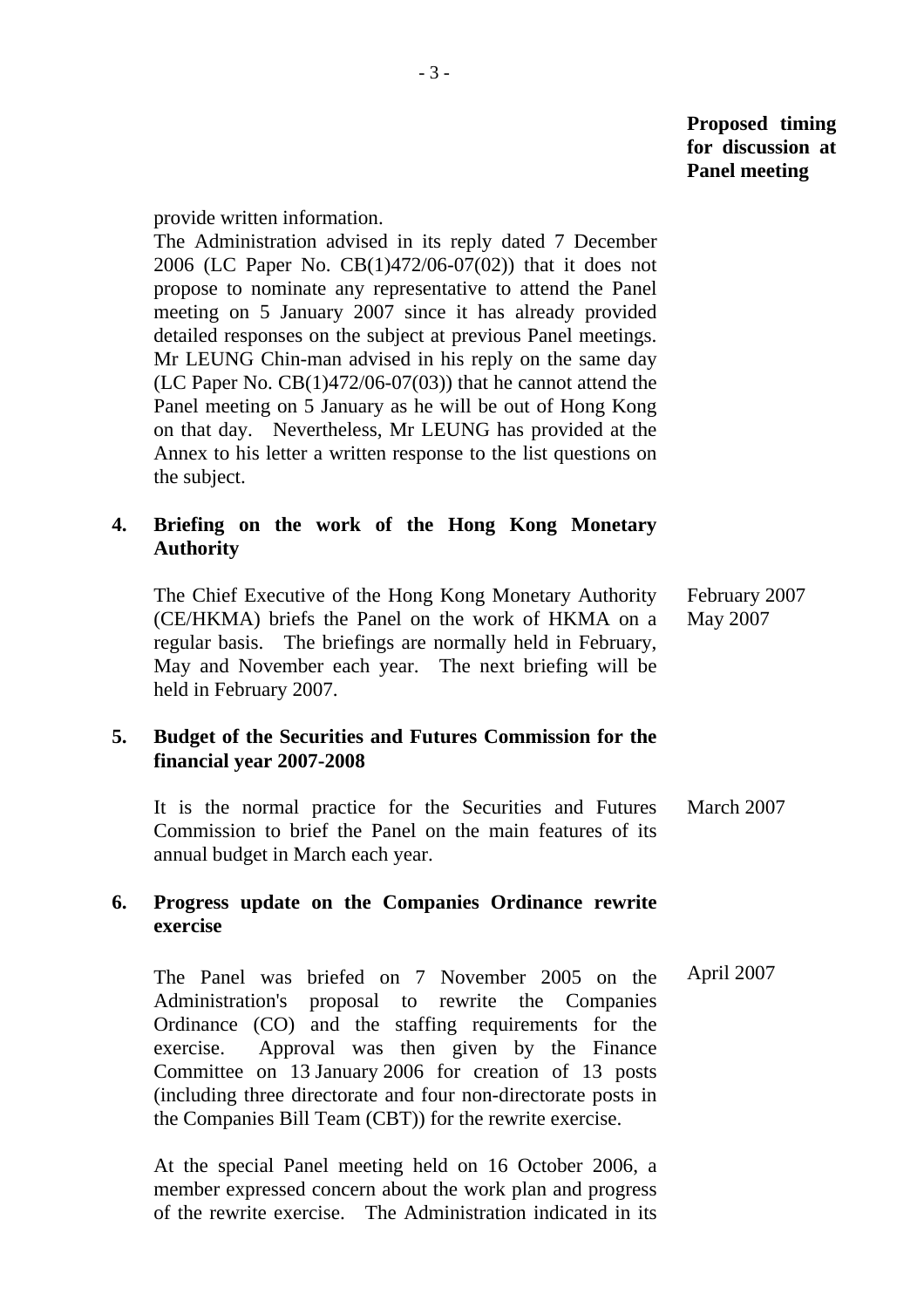written response (LC Paper No. CB(1)228/06-07(02)) that it plans to publish a White Bill in mid-2009 to consult the public about the various proposals to reform the CO before introducing the Companies Bill into the Legislative Council (LegCo) by the third quarter of 2010. In the meantime, the CBT will roll out several topical public consultations to gauge views from the public on the reforms of certain complex areas of the CO. The first such consultation on accounting and auditing provisions will be launched in the first quarter of 2007.

 The Administration proposes to update the Panel on the progress of the CO rewrite exercise at the Panel meeting in April 2007.

# **7. Proposed amendments to the Mandatory Provident Fund Schemes Ordinance**

 The Administration plans to consult the Panel on its proposals to amend the Mandatory Provident Fund Schemes Ordinance (Cap. 485) to improve the operation of the Mandatory Provident Fund (MPF) system and to enhance the regulation of the MPF schemes. May 2007

 The Administration plans to introduce the relevant amendment bill into LegCo before July 2007.

# **8. Briefing by the Financial Secretary on Hong Kong's latest overall economic situation**

 The Panel has invited FS to brief the Panel and all other LegCo Members on macro-economic issues on a periodic basis since mid-1999. The briefings are normally held in June and December each year. The next briefing will be held in June 2007. June 2007

# **9. Progress of the work of the Financial Reporting Council**

 Following the enactment of the Financial Reporting Council Ordinance on 13 July 2006, the Administration has embarked on the preparatory work for the establishment of Financial Reporting Council (FRC). As pointed out by the Administration in the information paper for the special Panel June 2007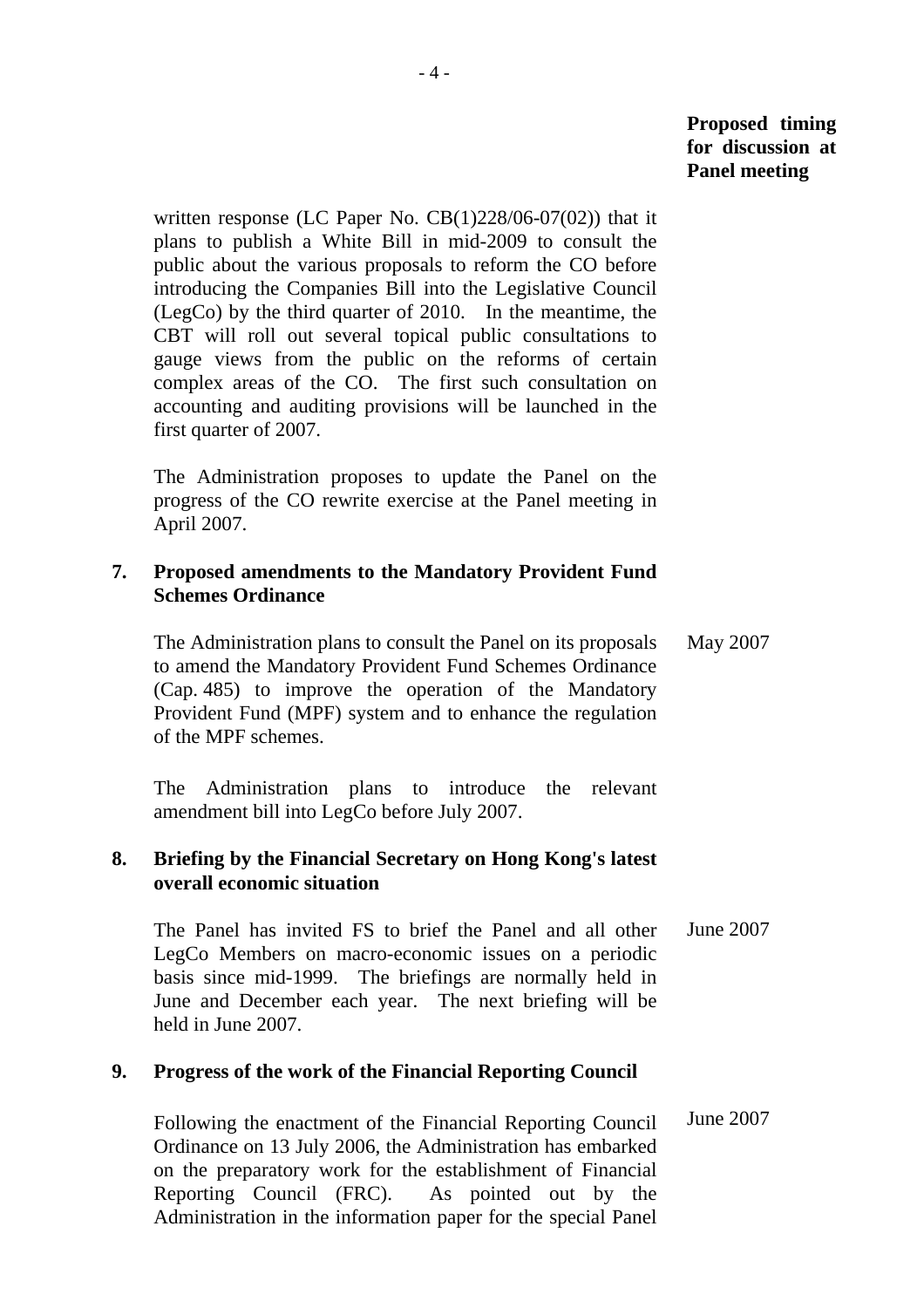meeting on 16 October 2006 (LC Paper No.  $CB(1)41/06-07(01)$ , it expects FRC to begin operation formally in early 2007.

 The Administration proposes to update the Panel on the work of the FRC at the Panel meeting in June 2007.

#### **10. Consultation on reform to broaden the tax base**

 When the Panel was briefed on the "Consultation on reform to broaden the tax base" at its special meeting on 18 July 2006, Members noted that the Administration embarked on a nine-month public consultation on the proposal to broaden the tax base on the same day, including the proposed framework for introduction of a Goods and Services Tax (GST). The views and concerns expressed by Members at the special meeting were forwarded to the Administration for consideration and written response. The Administration's written response was issued to members vide LC Paper No. CB(1)2319/05-06(02) on 9 October 2006. Moreover, the list of further questions put forward by Hon SIN Chung-kai on 23 August 2006 and the Administration's written response were issued to members vide LC Paper Nos.  $CB(1)29/06-07(01)$  and  $(02)$  respectively on 11 October 2006.

 Given the complexity of the subject and the impact of GST on the public, some members suggested at the special meeting on 18 July 2006 that the subject be further discussed at meeting(s) of the Panel before the public consultation ended in March 2007.

 At the Panel meeting on 6 November 2006, FS advised that the an interim report on the public consultation would be released. The Chairman invited FS to report to the Panel on the outcome of the consultation in due course. The Administration provided a Legislative Council Brief on "Public Consultation on Tax Reform Interim Report" on 5 December 2006 (issued to members vide LC Paper No. CB(1)438/06-07). In the interim report, the Administration advised that having regard to views collected through the different channels, it is clear that the public is strongly against GST. The Administration considers that at this point in time To be confirmed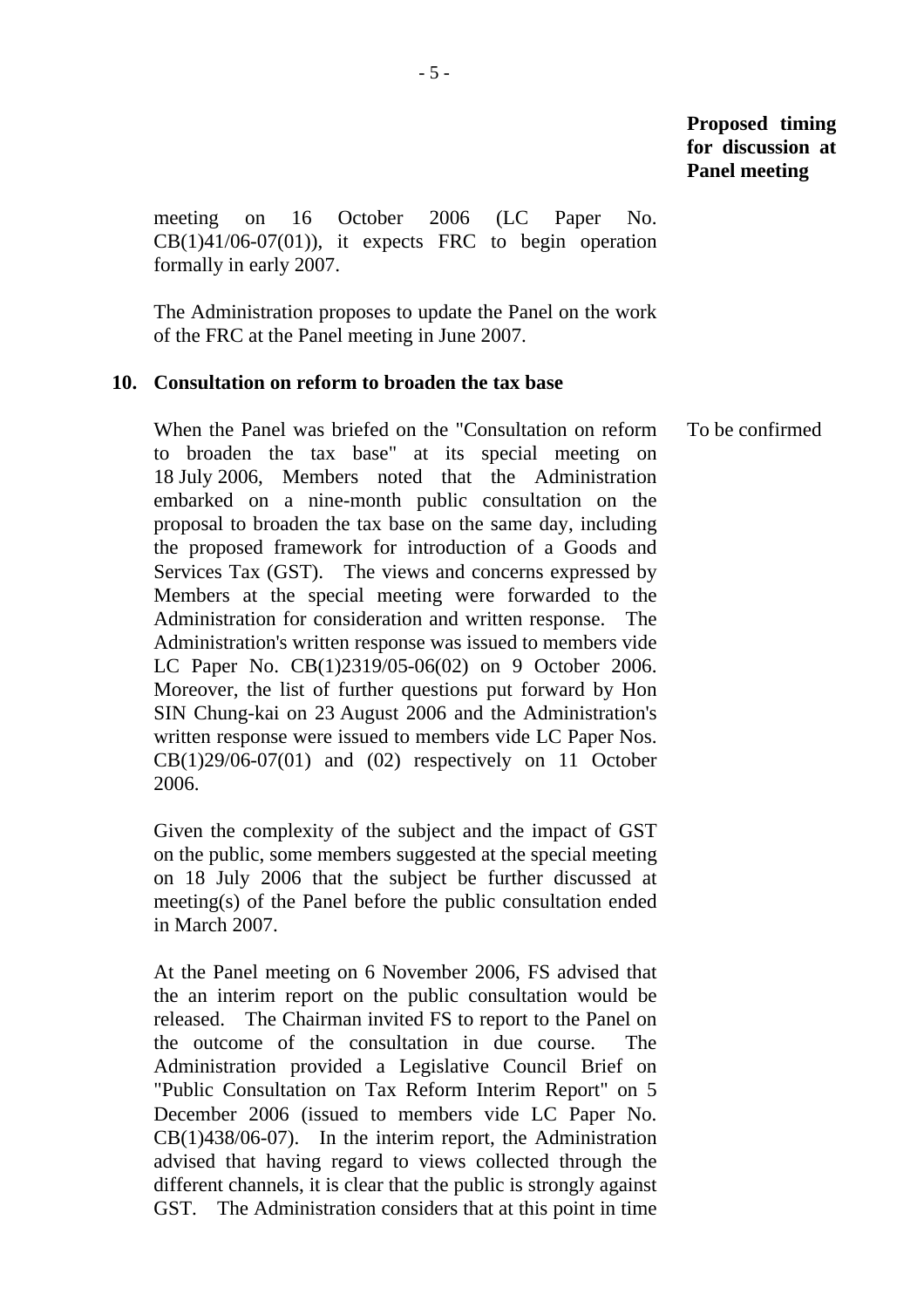there is insufficient public support nor are the conditions right for the introduction of GST. The Government will listen carefully and participate in public discussions, so that it can come up with a conclusion for the Government of the next term to consider when the consultation exercise ends in March 2007.

# **11. Consultancy study on the feasibility of establishing insurance Policyholders' Protection Funds in Hong Kong**

 The Administration commissioned a consultancy study on the feasibility of establishing Policyholders' Protection Funds (PPFs) in Hong Kong in late 2002 and conducted a consultation exercise from December 2003 to March 2004 to invite public views on whether and how PPFs should be introduced in Hong Kong. To be confirmed

 At the Panel meeting on 1 March 2004, members were briefed on the findings of the consultancy study and proposed PPF options. The Administration undertook to consult the Panel on the way forward after the public consultation exercise.

 As advised by the Administration on 3 November 2006, the consultant has produced a draft final report containing an analysis of outcome derived from the public consultation exercise together with recommendations on the feasibility of introducing PPFs in Hong Kong. The Administration will map out a way forward taking into account latest international insurance regulatory developments and the growing popularity of investment-linked insurance products. The consultancy study is expected to complete in 2007-08.

# **12. Consultancy study on the supervisory framework of the assets of long term insurers in Hong Kong**

 In October 2003, the Administration commissioned the consultancy study to examine the effectiveness of the current supervisory framework and to assess the need for further enhancement of the current framework for the protection of policyholders in Hong Kong.

To be confirmed

As advised by the Administration on 3 November 2006, the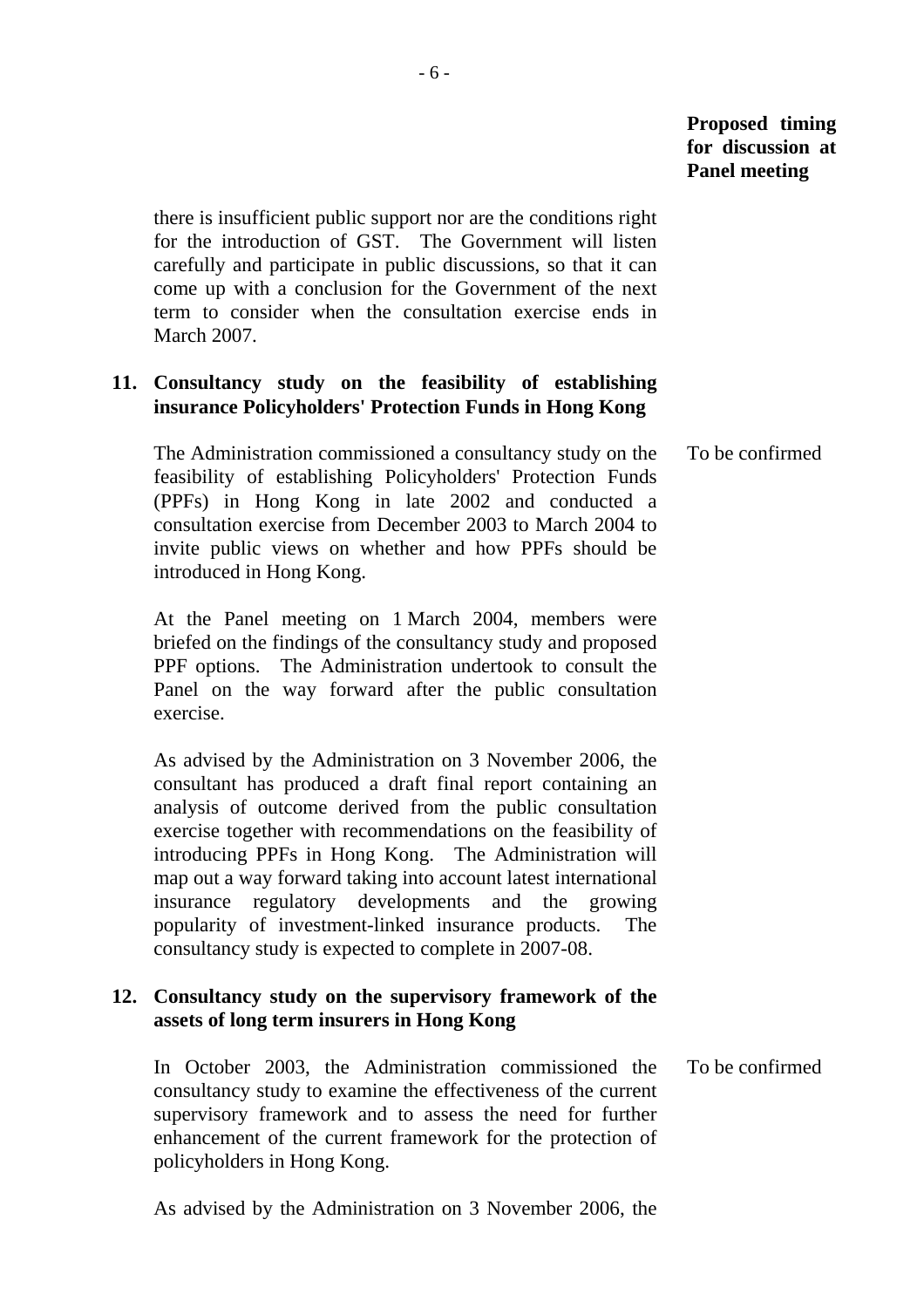consultant has produced a series of reports covering areas such as study framework, review of the long term assets supervisory framework, preliminary options for establishing the long term assets valuation framework and safeguarding mechanism, public consultation strategy, etc. In view of an emerging international trend towards the adoption of risk based capital supervision, the Commissioner of Insurance is reviewing the need and timing for public consultation on this study. The consultancy study is expected to complete in 2007-08.

#### **13. Proposal to write off a judgement debt**

 At the Panel meeting held on 6 June 2005, members were briefed on the Administration's proposal to write off a judgement debt which was considered irrecoverable. The debt was owed to the Government by an auctioneer hired by the former Government Supplies Department to conduct commercial disposal of unserviceable or obsolete government stores and confiscated goods. Members expressed concerns about actions taken by the Administration to recover the outstanding payments from the auctioneer and details of the Administration's internal investigation on the case including the disciplinary proceedings taken against the involving civil servants. It was agreed that the Panel would further discuss the proposal in due course after the Administration had provided the supplementary information requested by members. To be confirmed

 As advised by the Administration on 3 November 2006, it has referred the case to the Police for investigation into whether any criminal offence was involved with regard to the auctioneer. The Administration plans to further consult the Panel on the proposal to write off the judgement debt in due course when the results of the investigation concerned are available and then seek the approval of the Finance Committee on the proposal.

#### **14. Scheme for outsourcing summary bankruptcy cases**

 The purpose of the Bankruptcy (Amendment) Bill 2004 is to empower the Official Receiver to outsource debtor-petition summary bankruptcy cases to private-sector insolvency To be confirmed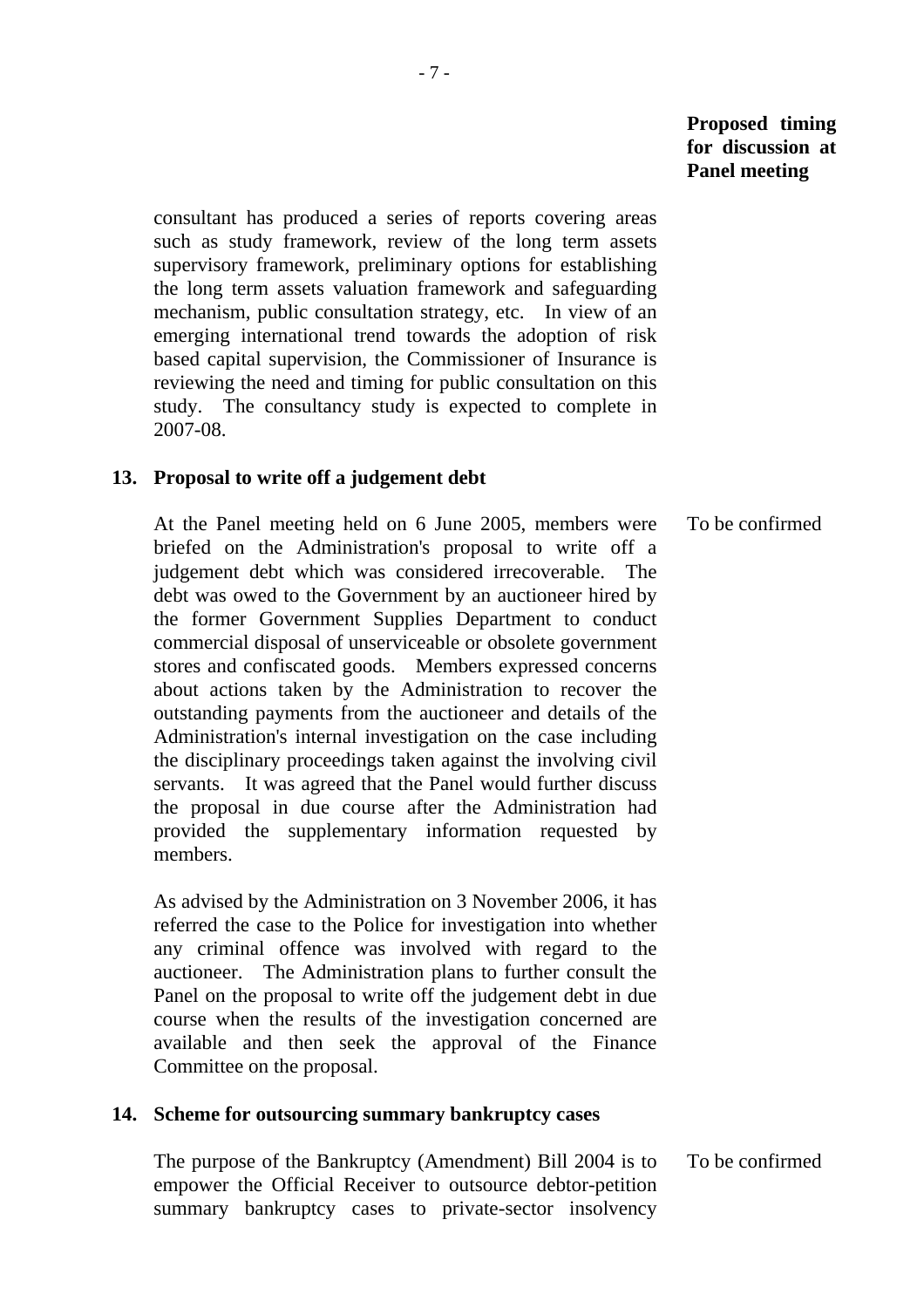practitioners. The Bills Committee on Bankruptcy (Amendment) Bill 2004 requested the Administration to review the outsourcing scheme after implementation of the scheme. The Secretary for Financial Services and the Treasury undertook in his speech during the resumption of the Second Reading debate on the Bill at the Council meeting on 6 July 2005 that the Administration would review the outsourcing scheme 24 months after implementation of the scheme and report the outcome of the review to the LegCo.

 The Administration was invited to report the outcome of the review to the Panel in due course.

#### **15. Briefing on the draft Companies (Amendment) Bill 2006**

 The Companies (Amendment) Bill 2006 aims to enable the introduction of a scripless securities market allowing securities to be issued and transferred electronically. To be confirmed

 As advised by the Administration on 3 November 2006, it will brief the Panel on the way forward in due course.

#### **16. Introduction of a new category of "travel insurance agents"**

 At the Panel meeting held on 4 July 2005, members were briefed on the Administration's proposal to introduce a new category of "travel insurance agents" to facilitate travel agents to be registered as insurance agents for the sale of travel insurance. The Administration was requested to give further thought to the proposal and consider how the grave concern expressed by the insurance intermediaries could be addressed. To be confirmed

 At the Panel meeting held on 5 December 2005, members were briefed on the progress of the proposal. Members noted that the insurance industry had accepted the proposal after further discussion with the Administration. The Administration was requested to report to the Panel on the implementation of the "travel insurance agents" registration system about one year after the implementation of the system, including information on the number and percentage of travel agents who have passed the "Travel Insurance Agents Examination" and registered under the system, and the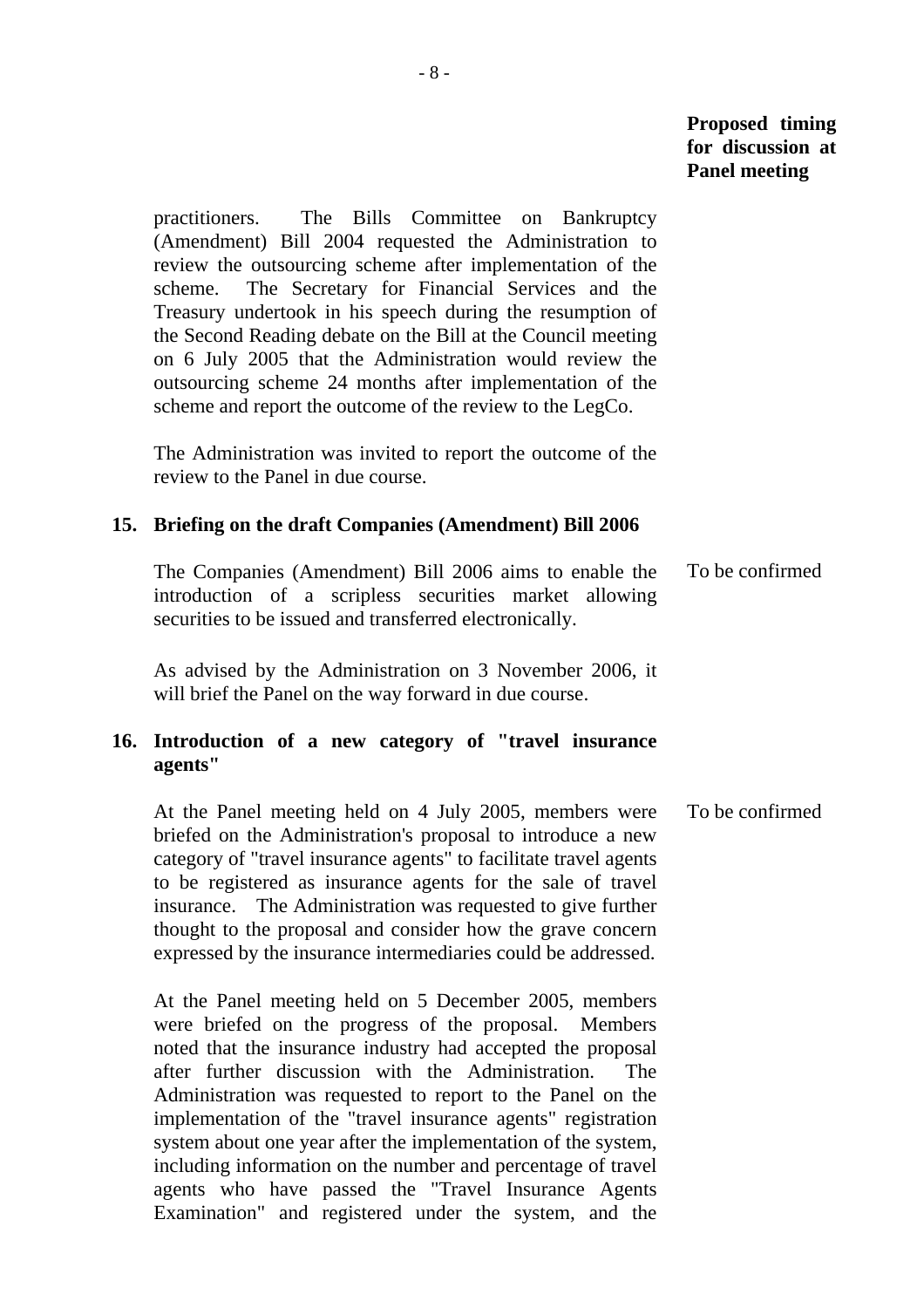Administration's assessment of the effectiveness of the registration system and the impact of the system on the professional standards of insurance intermediaries.

 As advised by the Administration on 3 November 2006, the new category of "travel insurance agents" was successfully introduced in the summer of 2006 and over 1400 travel agents have passed the requisite qualifying examination up to mid-October 2006. The Administration will provide a progress report to the Panel in the 2007-2008 session.

# **17. Proposal on sale and outsourcing of the funding and administration of loans made to students**

 At the Panel meeting held on 5 January 2006, the Administration briefed Members on its plan to sell off the portfolio and outsource the funding and administration of non means-tested student loans to the private sector. Given the possible impact of the proposal on the students having loans under the two non-means tested loan schemes concerned, Members urged the Administration to consult the Panel on Education (Education Panel) and relevant student bodies on the proposal before reverting to the Panel. To be confirmed

 When the subject was discussed at the special meeting of the Education Panel held on 26 January 2006, the following motion was passed:

"本委員會反對政府將免入息審查學生貸 款出售和外判予私營機構,並要求政府盡 快完成檢討整個學生貸款計劃,以達至協 助有需要之學生完成學業,而不至於畢業 後長期負債。"

(English translation)

"That this Panel opposes the sale of the Government's non-means-tested student loan portfolio and the outsourcing of the funding and administration of these loan schemes to the private sector, and requests that the overall review of all student loan schemes be completed expeditiously for the purpose of providing assistance to the needy students to enable them to finish their studies without having to repay debts over a